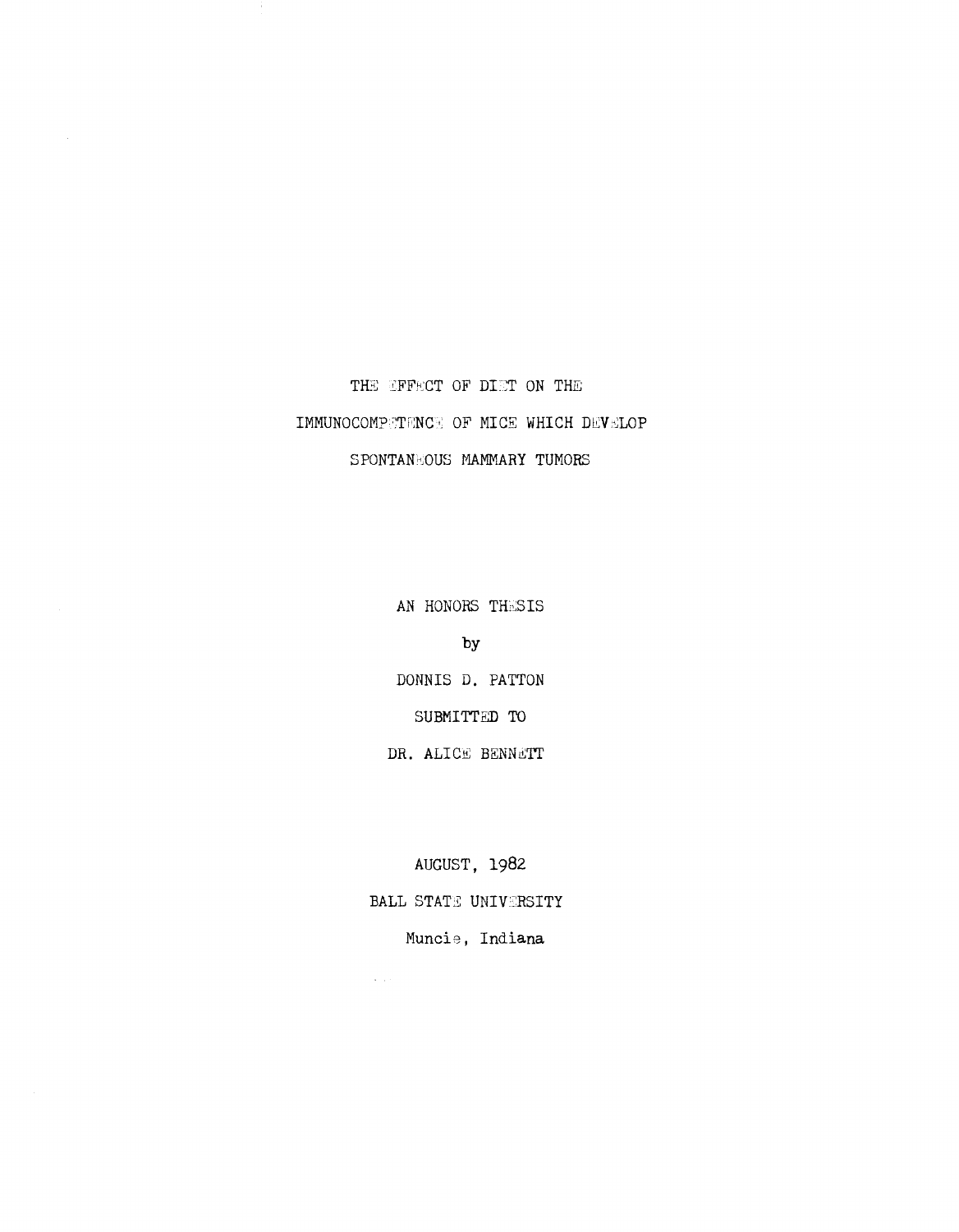$\frac{SpCo1!}{Thes15}$ LD 2483  $-74$ 1982  $+F3$ 

## INTRODUCTION

The purpose of this research was to determine whether a saturated fat diet influences the immune capability of Strong Strain A mice which develop spontaneous mammary tumors. It has been observed in our laboratory that mice on a saturated fat diet develop mammary tumors at a later age than mice on a stock diet. In order for tumor formation to occur, the tumor must survive attack by the host's immune system. The difference in the tumor development between the two groups of mice, then, may possibly be due to an alteration in the immune system allowing the animals on the saturated fat diet to exist a longer period of time without tumors.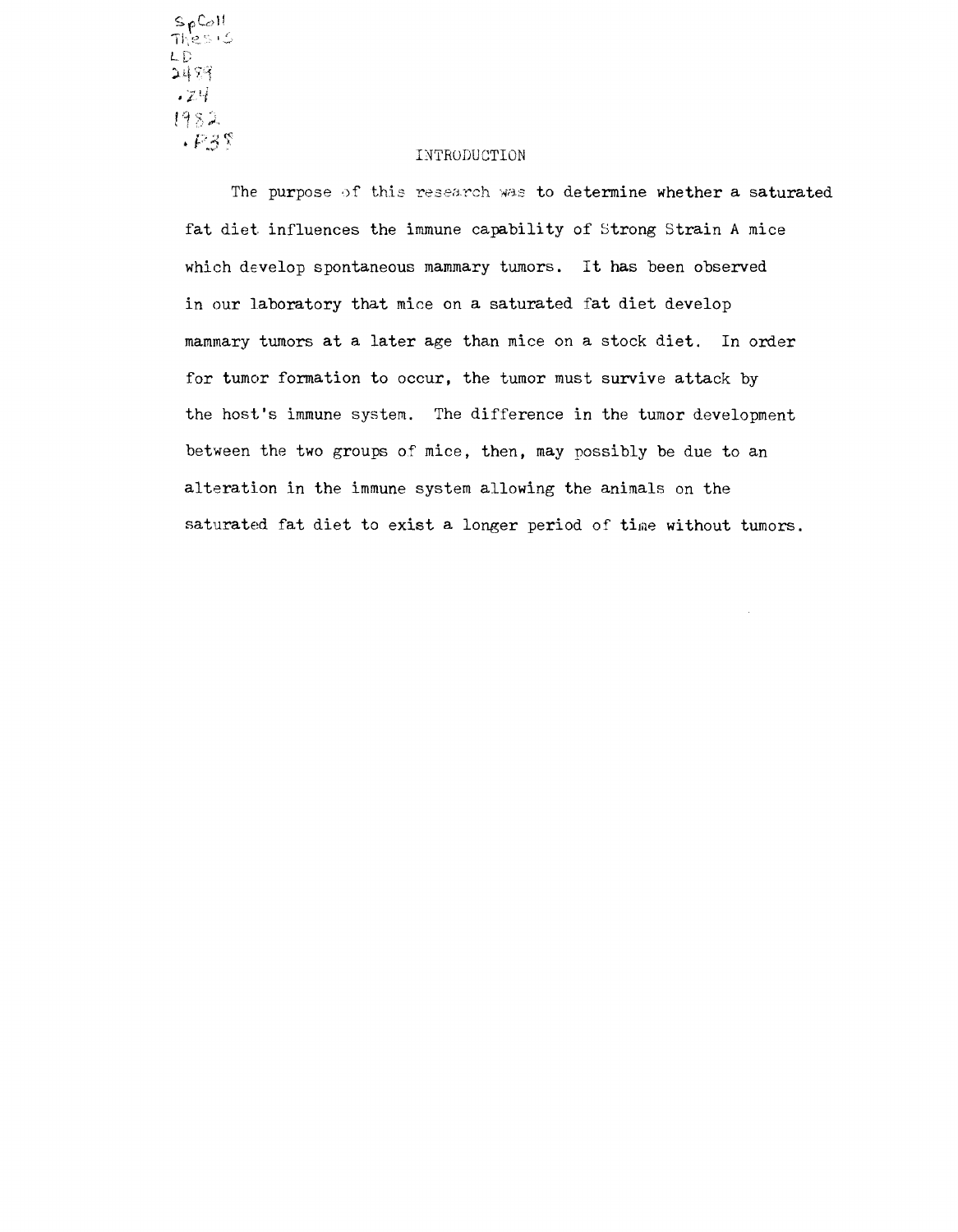#### RUNIEW OF RELATED LITERATURE

The immune system is in contact with most, if not all, of the cells, tissues, and organ systems in the body. Therefore, any modification in the immune system would influence all other systems (1). It is welldocumented that the efficiency of the immune system declines in an agedependent manner after reaching a peak in adolescence (1-41). A strong relationship exists between the decline of the immune system and the emergence of diseases which can greatly affect many tissues (1).

The ability of certain unsaturated fatty acids to reduce cell-mediated immune reactions has been widely reported and has been shown to inhibit several lymphocyte activities, including response to antigen and mitogen stimulation in vitro  $(2,3,4,5,6)$ . Several researchers have studied the influence of prostaglandin precursors, polyunsaturated fatty acids, on cellular immunity and have found that polyunsaturated fatty acids markedly suppress the blastogenic reaction of lymphocytes  $(2,4,7,8)$ . Both linoleic  $(18:2)$  and arachidonic  $(20:4)$  acids have been found to interfere with blast formation in response to Phytohemagglutinin (PHA)  $(2, 9)$ . Offner and Clausen studied the effects of oleic acid, linoleic acid, arachidonic acid, prostaglandin  $E_1$  and prostaglandin  $E_2$  on normal lymphocytes. All of the unsaturated fatty acids studied caused a significant inhibition of the lymphocytes. Arachidonic acid had the highest inhibitory activity while oleic acid had the lowest inhibitory effect (9).

It has also been observed in several studies that high levels of polyunsaturated fatty acids enhance the incidence of chemically-induced tumors  $(10,11,12,13,14)$  and the growth rate of transplantable tumors  $(15,16,17,18,19)$ . Hopkins, West, and Hard studied the effect of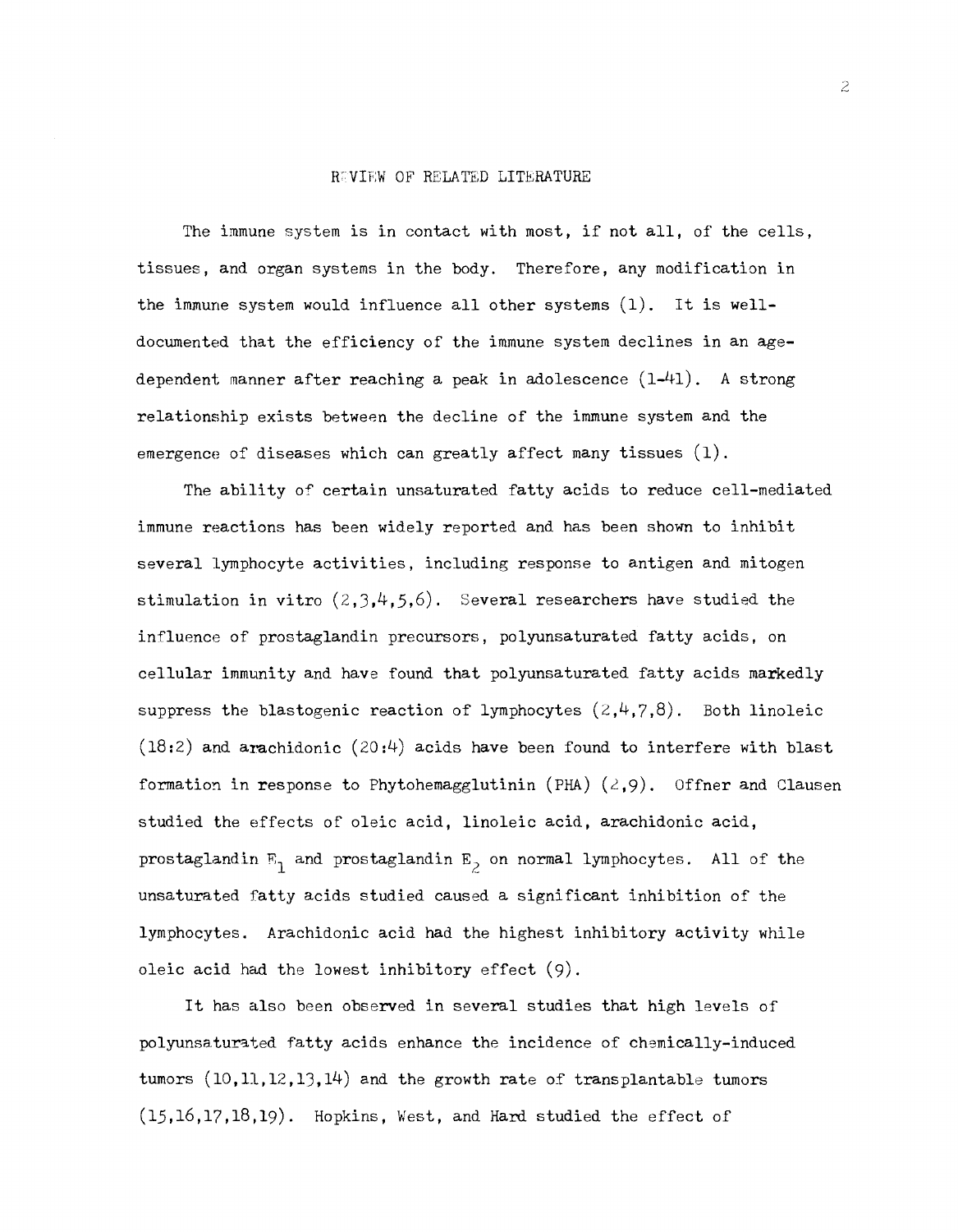polyunsaturated and saturated fatty acids on induced tumors in rats and they discovered that the mean tumor induction time among rats fed the diet high in polyunsaturated fatty acid was less than among rats fed the saturated fat diet (20). The results from this study agree with the findings of Gammal, Carroll, and Plunkett which showed that the incidence of palpable tumors was greater among rats fed a semisynthetic high corn oil diet rather than an isocaloric diet containing coconut oil  $(21)$ .

It is well-documented that the occurrance of autoimmune disorders, infectious diseases, and cancers dramatically increase with age in all animals  $(22,23,24,25)$ . This decline in the immune system which accompanies aging is due to alterations in the thymic-dependent lymphoid cell component of the immune system  $(T \text{ cells})$   $(26)$ . Thymic involution precedes the age-related decline in T cell function and results in a decreased capacity of the system to generate functional T cells (1). Thymic-dependent lymphoid cells are known to play a major role in cellular immunity and to serve as helper cells in certain types of humoral immune responses  $(27)$ . Although Callard and Basten have reported that there is also a loss of spleenic B cell function associated with aging, T cell functions are most profoundly affected by aging  $(28, 29, 30, 31)$ . The helper function of T cells also declines with age and this decline has been demonstrated in intact animals as well as in in vitro assays  $(32,33,34,35)$ . In the mouse, the decrease in certain T cell functions occurs upon reaching sexual maturity. It occurs later in the long-lived hybrids than the short-lived  $A, C57$ , or CBA strain (36).

The proliferative response of T cells to the mitogens, Phytohemagglutinin (PHA) , Concavalin A (Con A), or to the stimulatory effects of allogeneic cells on the mixed lymphocyte culture all decrease markedly with age (37.38).

J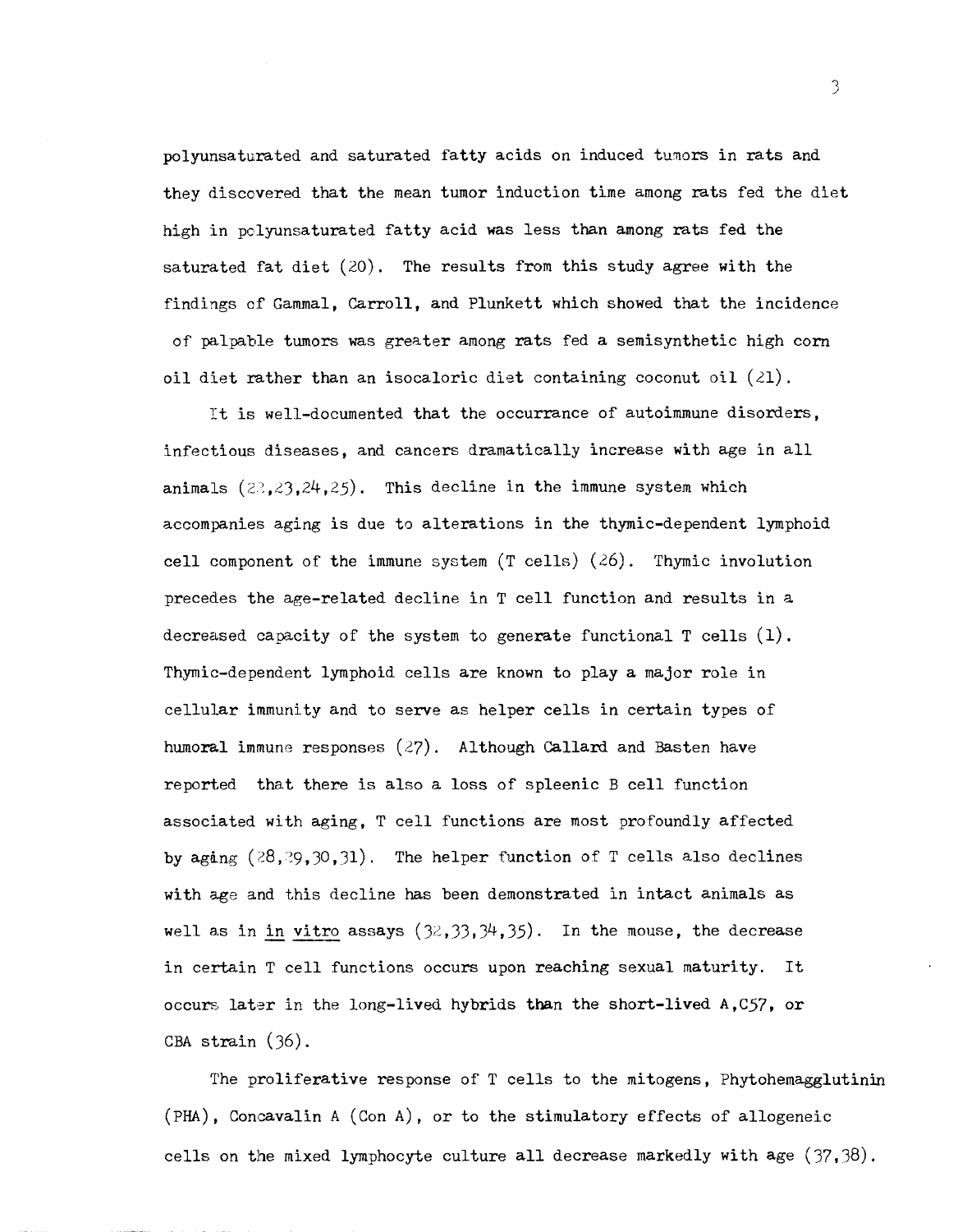Other Toell responses, which have been determined to decline with age, include such properties as theta bearing cell percentages, mixed lymphocyte reactions (MLR) and graft vs. host responses (GVH)  $(39,40)$ .

One of the most widely used technique to study T cell function is the short-term culture of various lymphoid tissues. By stimulating T cells with specific mitogens or alloantigens, it is possible to determine the proliferative capacity of the T lymphocytes found in those tissues (41). By quantitating the T cells and examining the proliferative ability, it is possible to perform studies on animal and humans totally in vitro and to qualitate and to quantitate various changes related to age  $(41)$ .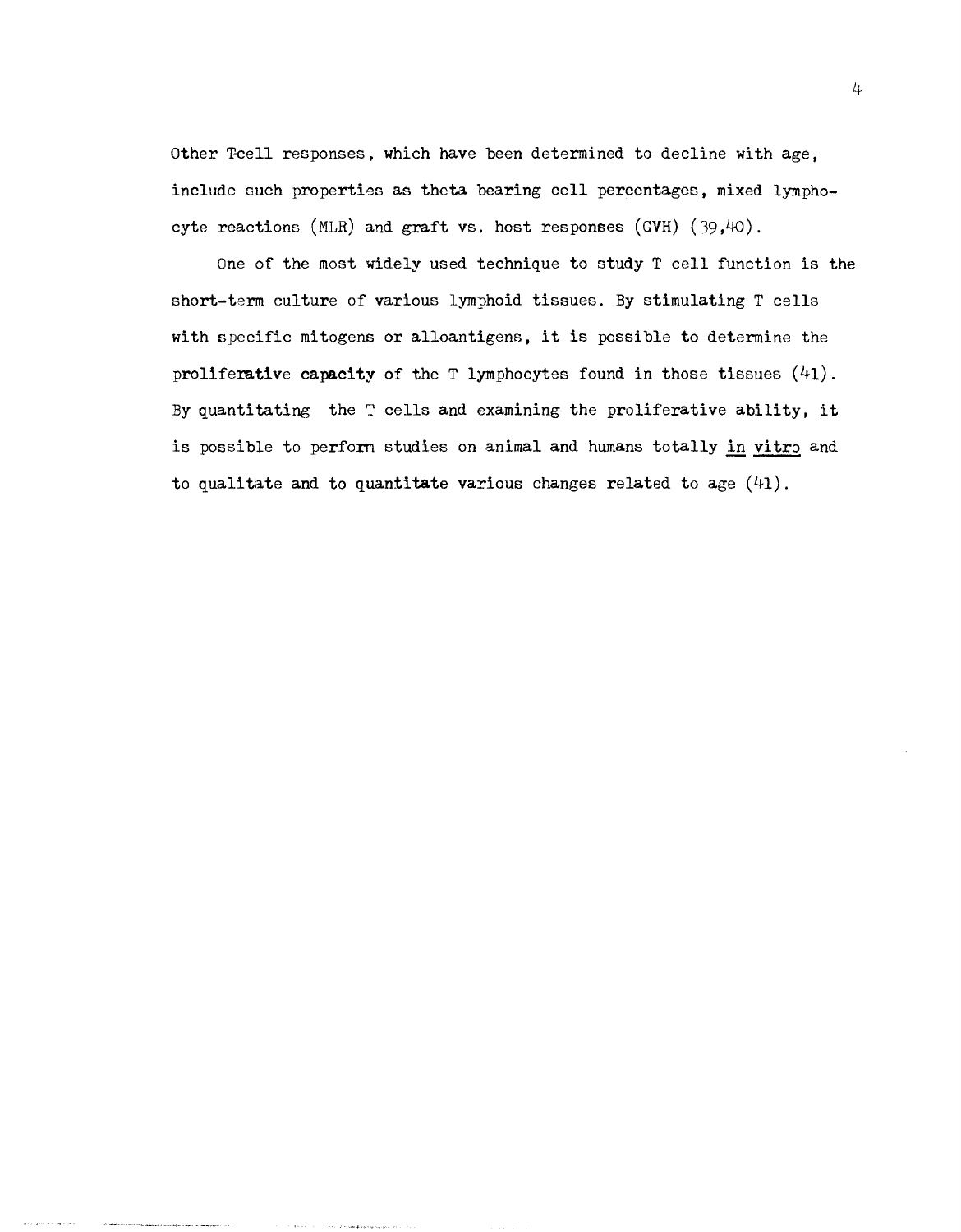#### MATERIALS AND METHODS

Animals and Treatment Strong Strain A mice housed in a constant environment in CL 77 of Cooper Life Science Building were used for these experiments. One group of mice was fed a high fat diet containing 1 percent safflower oil and 14 percent stearic acid (95 percent pure). Another group of mice was fed a stock diet containing  $4.5$  percent fat. Both groups of mice received food and water ad libitum. The mice were placed on either the saturated fat diet or the stock diet at weaning. Fifteen mice on the stock diet at ages  $5,7,11$ , and 13 months and nine mice on the saturated fatty acid diet at ages  $3,6,8$ , and 14 months were sacrificed and tested for immunocompetence.

Lymphocyte Blastogenesis Mice were sacrificed by cervical dislocation and the spleens were removed surgically. The mouse was laid on his right side and his left side was saturated with 95 percent ethyl alcohol. The skin above the left back leg was held and a lateral cut was made. Special care was exercised to prevent touching the peritoneal lining. The skin was then pulled back so that the spleen could be seen through the peritoneal lining. The lining over the spleen was cut and the spleen was removed through the hole in the lining. The spleen was immediately placed in a sterile bottle wnith contained approximately 5 ml of Phosphate Buffered Saline (PBS pH  $7.1$ ). All surgical instruments were kept immersed in 95 percent ethyl alcohol before and after use. The remainder of the procedure was performed under a hood to prevent air flow and to reduce the risk of contamination. The spleen was washed by agitating the bottle containing the spleen and decanting the used PBC into a beaker. More PBS was added and this was repeated at least twice. Approximately 5 ml of PBS was added after the last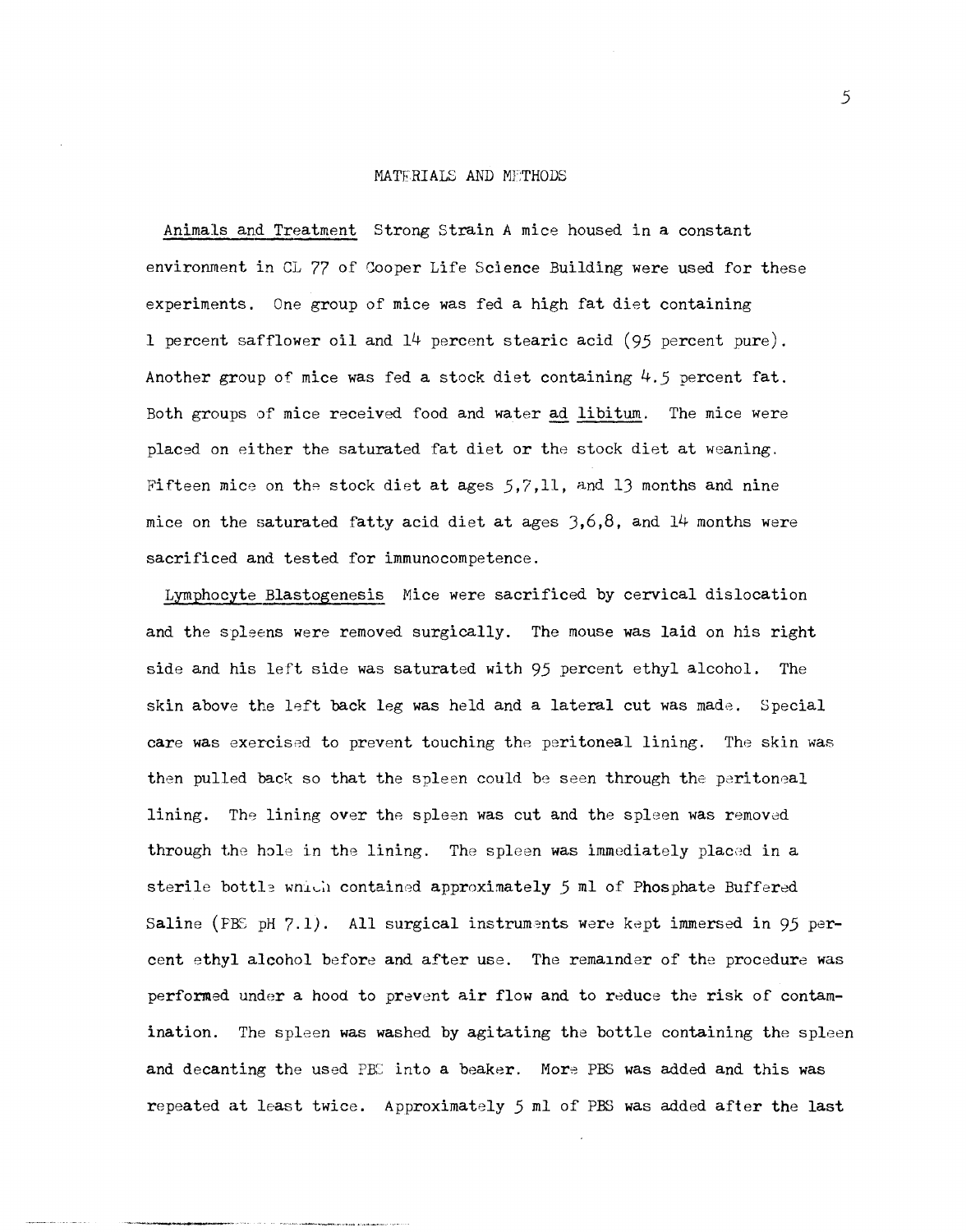wash. The spleen was then poured onto a screen in a small beaker. The screen was held with hemostats while the spleen was homogenized with a syringe plunger. A single cell suspension which resulted from this procedure was drawn up into a  $5$  ml pipette, transferred to a sterile centrifuge tube, and centrifuged at 1200 rpm for 10 minutes. The supernatant was decanted and the pellet was suspended in 5 ml of PBS. Cells were resuspended by pipetting up and down, centrifuged, and resuspended in 2 ml of Eagle Hanks Amino Acid media (EHAA).

A mixture containing 0.1 ml of cells and 0.9 ml of 0.4 percent trypan blue was prepared and then transferred to a hemacytometer by a micropipetter. The cells were then counted with the hemacytometer. The original cell concentration was calculated by multiplying the number of cells counted x the dilution factor x  $10^4$ . To obtain the required 3 ml of cell suspension which contained a concentration of 1.0 x 10<sup>7</sup> cells/ml, 3.0 x 10<sup>7</sup> cells total was needed. To determine the volume of cell suspension which contained 3.0 x 10<sup>7</sup> cells, the original cell concentration was divided from 3.0 x  $10^{7}$ cells. EHAA media was added to bring the cell suspension to 3 ml. Spleen cell suspensions were pipetted into microtiter plates in 0.1 ml aliquots. An equal volume of serially diluted Con A with final concentrations of 0.5 ug/ml, 1.0 ug/ml, 2.0 ug/ml, 4.0 ug/ml, and 8.0 ug/ml was added to the microtiter plate. Triplicate determinations were done for each concentration of Con A. Unstimulated values were determined by adding as equal amount of EHAA in place of Con A. Cells were incubated for 48 hours at  $37^{\circ}$  C in an atmosphere containing 5 percent  $CO_2$  and 95 percent air. The cells were then radioactively labelled with tritiated ( ${}^{3}$ H) thymidine ( $\angle$  uCi/well in 50 ul EHAA) for 24 hours and collected on filter paper with a microharvester. The harvested cells were placed in scintillation vials and air dried. Scintillation fluid (200 mg/4 1 POPOP and 16 g/4 1 PPO) was added and the

6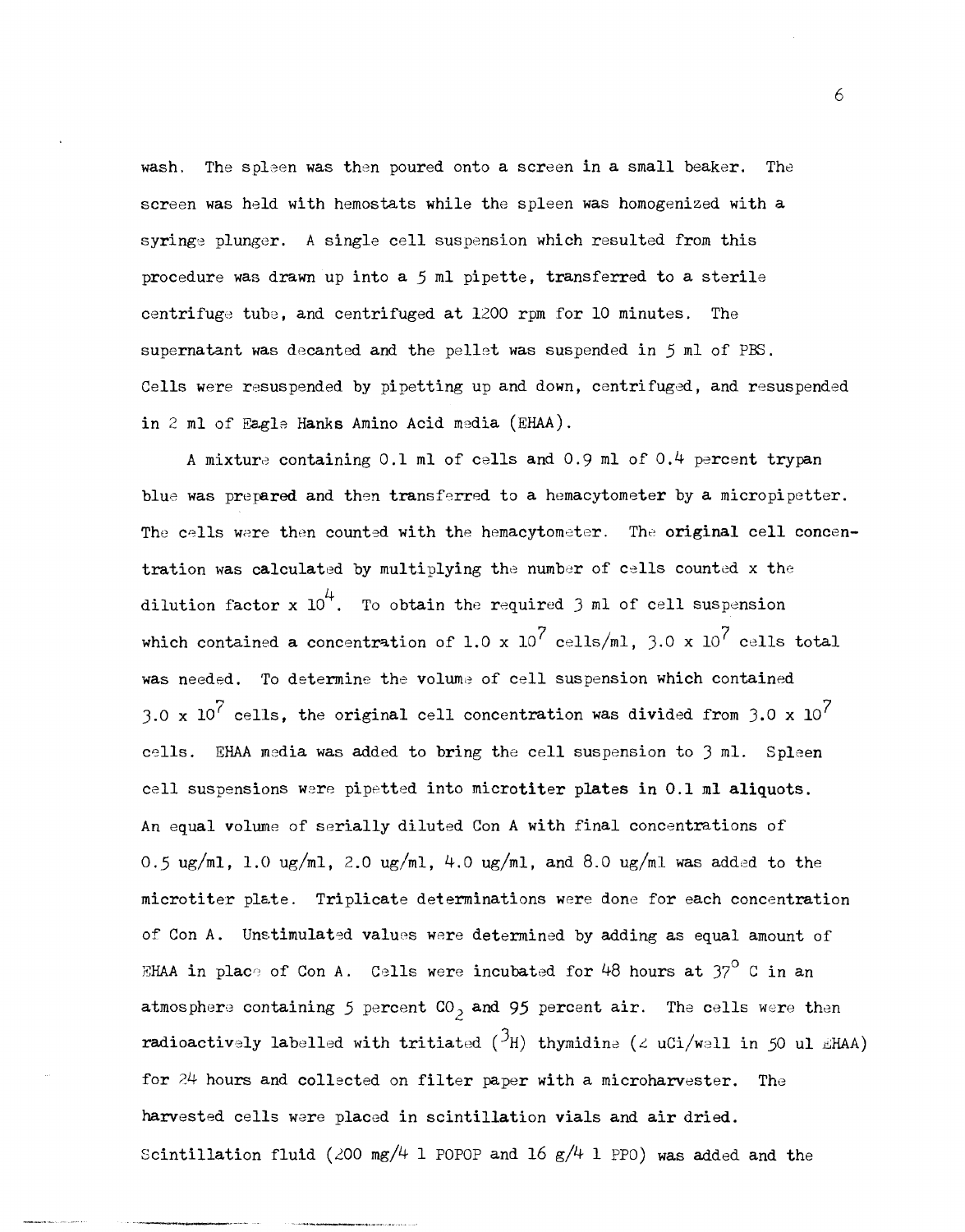radioactivity associated with the cells was counted in a liquid scintillation counter. The counts per minute obtained from the uptake of tritiated-thymidine is related to the T cell proliferative ability and is thus a measure of immunocompetence. The net counts per minute were obtained by subtracting the average counts per minute of the 3-unstimulated cultures from the average counts per minute of the 3-stimulated cultures at Con A concentrations of 4 ug/ml and 8 ug/ml. The stimulation index (SI) was determined by dividing the average counts per minute of the 3-unstimulated cultures from the average counts per minute of the 3-stimulated cultures at Con A concentrations of  $4 \text{ ug/ml}$  and  $8 \text{ ug/ml}$ .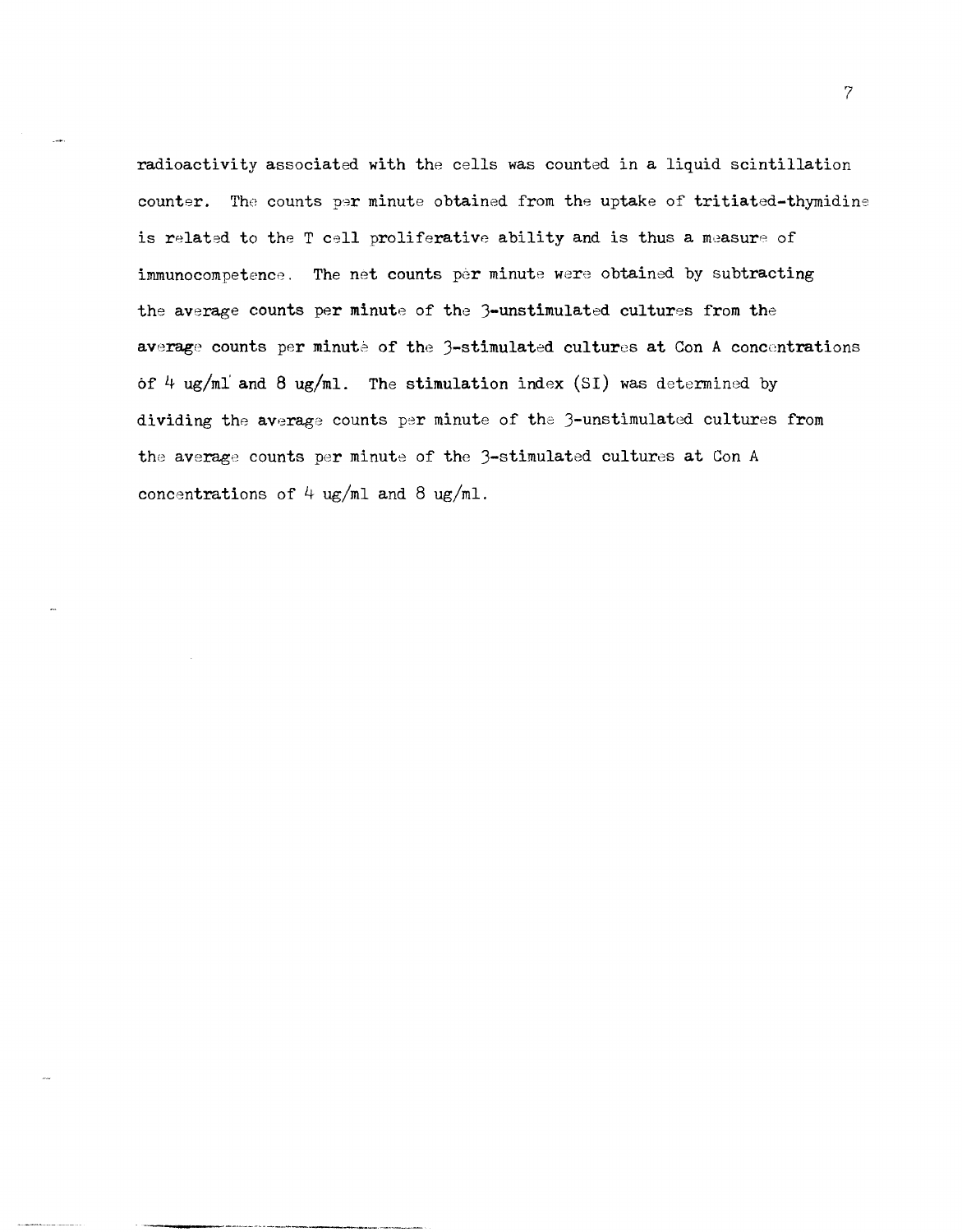#### RESULTS AND DISCUSSION

It was noted that the animals on the saturated fat diet did respond to Con A in all cases. Six animals on the stock diet failed to produce a reaction (i.e. TN 3, TN 4, TN 5, TN 7, TN 10, TN 11) and three animals on the stock diet produced minimal reactions to Con A (i.e. TN 6, TN 14, TN 15). It was also found that when the net counts per minute are compared for the two groups of animals that the animals on the saturated fat diet which were 5 months old (TS 4 and TS 5) produced a greater response to the concentrations of Con A than did the animals on the stock diet which were 4 months old (TN 1 and TN 2). Higher net counts per minut, were also obtained by saturated fat animals which were 8 months old (TS  $7$  and TS 8) than the net counts per minute obtained by the animals on the stock diet which were 7 months of age (TN 12 and TN 14). This finding can be observed for both the 4 ug/ml and 8 ug/ml concentrations of Con A. These data are also recorded in terms of the stimulation index (SI) since some researchers utilize SI as an indicator of proliferative ability.

It was hypothesized that the mice on the saturated fat diet would produce a higher response than mice on the stock diet to the mitogen, Con A; however, more research needs to be done to confirm this hypothesis. The findings mentioned above tend to support this hypothesis, but a trend was not discovered to verify that all of the data obtained conform to this hypothesis.

The technique used in this pilot study was new to our laboratory and thus some difficulty was experienced in adapting this procedure. This fact may account for some of the variability encountered in this experiment. The lymphocyte blastogenesis was performed on mice that were up to  $1\angle$  months of

8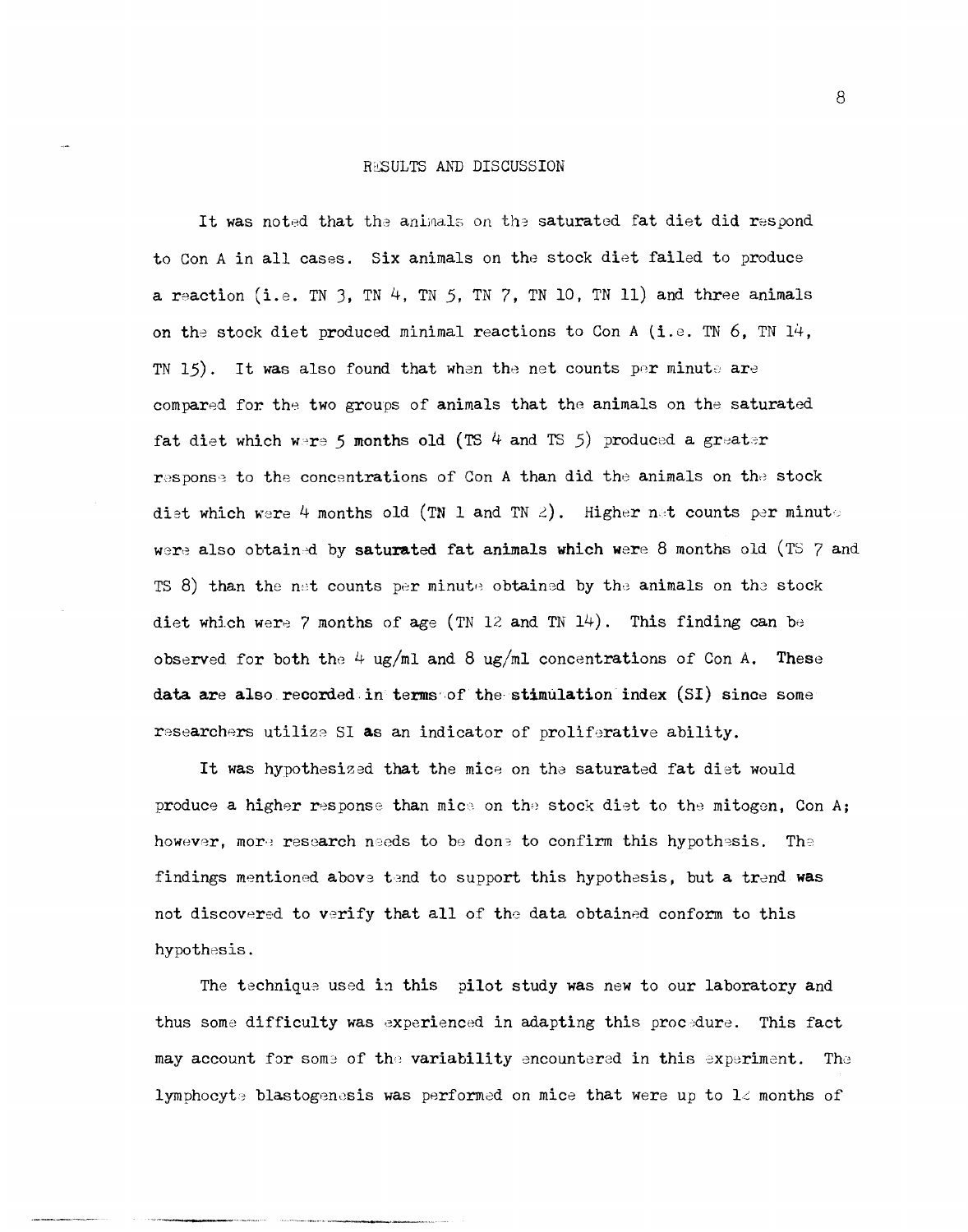### TABLE 1

| Animal Number                                                                                                                                                                              | Age                                                                                                                     | Con A concentrations                                                                                          |                                                                                                                    |  |
|--------------------------------------------------------------------------------------------------------------------------------------------------------------------------------------------|-------------------------------------------------------------------------------------------------------------------------|---------------------------------------------------------------------------------------------------------------|--------------------------------------------------------------------------------------------------------------------|--|
| Stock diet                                                                                                                                                                                 |                                                                                                                         | 4 $\mu$ m/ml                                                                                                  | $8 \text{ ug/ml}$                                                                                                  |  |
| $\star\star_{\rm TN}$<br>6<br>TN<br>9<br>$\overline{8}$<br>TN<br>TN 13<br>TN 12<br>$**TN$ 14<br>TN<br>$\mathbf{I}$<br>TN<br>-2<br>$**TN$ 15                                                | 12 months<br>10 months<br>10 months<br>10 months<br>months<br>7.<br>7<br>months<br>$4$ months<br>$4$ months<br>4 months | 559.62<br>23,113.16<br>1,169.70<br>1,810.10<br>3,975.84<br>240.84<br>23,557.55<br>837.08                      | 1,405.19<br>3,328.00<br>580.40<br>1,657.83<br>3,950.35<br>7,217.27<br>38,332.82<br>$4,224.08$ 5,498.83<br>4.524.35 |  |
| Animal Number<br>Saturated<br>fat dist                                                                                                                                                     | Age                                                                                                                     | 4 $\mu$ m/ml                                                                                                  | Con A concentrations<br>$8 \text{ ug/ml}$                                                                          |  |
| TS.<br>$\mathbf 1$<br>$\dot{\mathcal{L}}$<br>TS.<br>$\frac{3}{7}$<br>TS.<br>$\mathbb{C}^{\mathsf{m}}$<br>$\mathbf{8}$<br>TS.<br>9<br>TS.<br>$\mu$<br>TS.<br>$\mathfrak{S}$<br>聖<br>6<br>TS | 14 months<br>14 months<br>14 months<br>8 months<br>8 months<br>8 months<br>5 months<br>5 months<br>3 months             | 2,268.90<br>10,882.01<br>7,940.44<br>13,320.01<br>7,412.03<br>2,736.87<br>38,564.57<br>17, 174.66<br>9,553.22 | 474.65<br>9,741.04<br>31,290.65<br>7,141.62<br>13,917.33<br>8,186.00<br>33, 343. 74<br>8,851.58<br>12,520.08       |  |

## EFFECT OF DIET ON T CELL RESPONSE TO CON A IN NET COUNTS PER MINUTE\*

- $\mathbf x$ Net counts per minute were obtained by subtracting the average counts per minute of the 3-unstimulated cultures from the average counts per minute of the 3 stimulated cultures at Con A concentrations of 4 ug/ml and 8 ug/ml.
- \*\* Minimal response

 $\bar{\tau}$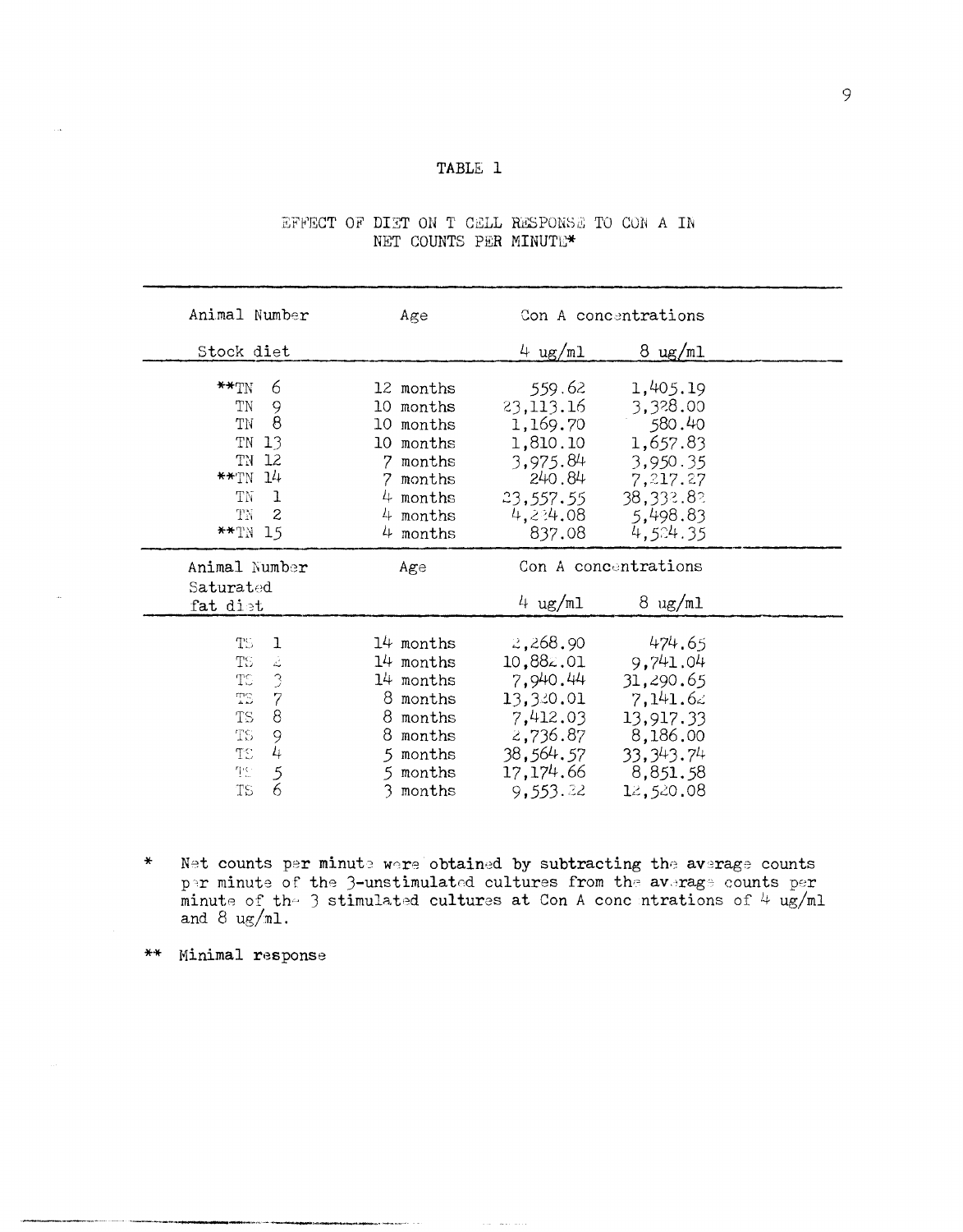# TABLE 2

| Animal Number                                                    |                                                                              | Age                                                                                                              | Con A concentrations                                                 |                                                                      |
|------------------------------------------------------------------|------------------------------------------------------------------------------|------------------------------------------------------------------------------------------------------------------|----------------------------------------------------------------------|----------------------------------------------------------------------|
| Stock diet                                                       |                                                                              |                                                                                                                  | 4 $\log\sqrt{n}$                                                     | $8 \text{ ug/mL}$                                                    |
| $**TN$<br>TN<br>TN<br>TN<br>TN<br>$**$ TN<br>TN<br>TN<br>$**$ TN | 6<br>9<br>$\overline{8}$<br>1.3<br>12<br>7.<br>14<br>$\mathbf{1}$<br>2<br>15 | 12 months<br>10 months<br>10 months<br>10 months<br>months<br>7 months<br>$4$ months<br>$4$ months<br>$4$ months | 2.30<br>9.13<br>3.52<br>1.28<br>4.73<br>1.07<br>5.55<br>3.91<br>1.14 | 4.27<br>2.17<br>1.76<br>1.45<br>4.74<br>3.10<br>8.39<br>4.79<br>1.74 |
|                                                                  |                                                                              |                                                                                                                  |                                                                      |                                                                      |
| Saturated<br>fat diet                                            | Animal Number                                                                | Age                                                                                                              | Con A concentrations<br>4 $\mu$ g/ml                                 | $8 \text{ ug/mL}$                                                    |

## EFFECT OF DIET ON T CELL RESPONSES TO CON A IN TERMS OF A STIMULATION INDEX\*

Stimulation index was determined by dividing the average counts per minute of the 3-unstimulated cultures from the average counts per minute of the 3-stimulated cultures at Con A concentrations of  $4 \text{ ug/ml}$  and  $8 \text{ ug/ml}$ .  $\ast$ 

\*\* Minimal response

.<br>Linka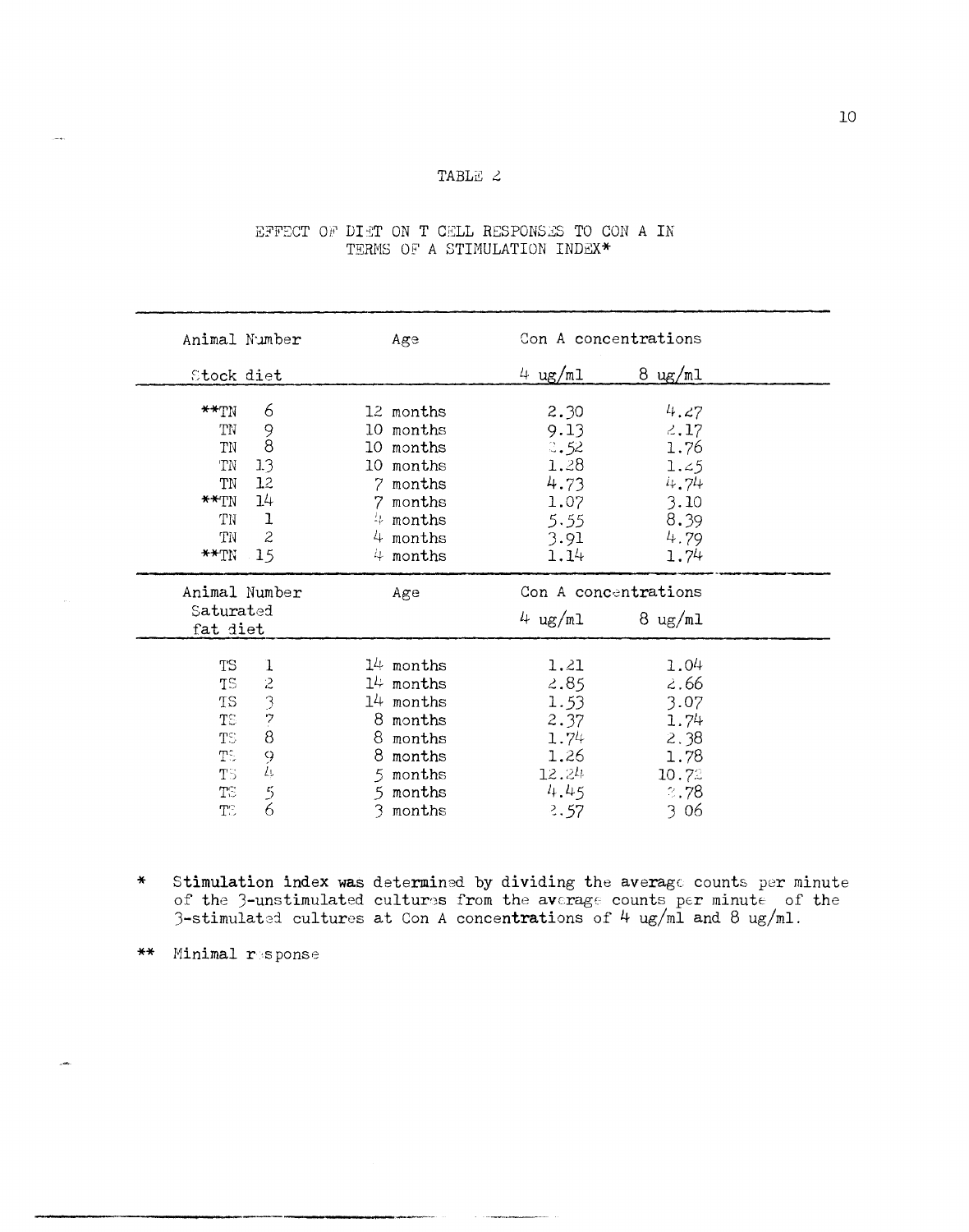age but several of the experiments cited in the literature were performed on mice that were  $2,4$ , and 6 weeks old. It should be mentioned that the mean life span of mice varies to a large extent between strains and even within a particular strain. The age of an animal is ambigious and can therefore be interpreted in many ways by different individuals. The age of peak response for a particular strain should first be determined before diet-related and various immunocompetence studies are performed. It is suggested that a study be performed to determine the age of peak response by testing the immunocompetence of very young and very "old" Strong Strain A mice before further diet-related studies are performed.

It is also suggested that a smaller gauge of screen wire be used or that a different method of homogenizing be used to insure that a single cell suspension is obtained. By keeping the cell suspension cold during the procedure, it might be possible to keep more of the lymphocytes alive. It is hoped that these suggestions might aid a researcher who wishes to investigate this area to a greater extent.

 $11$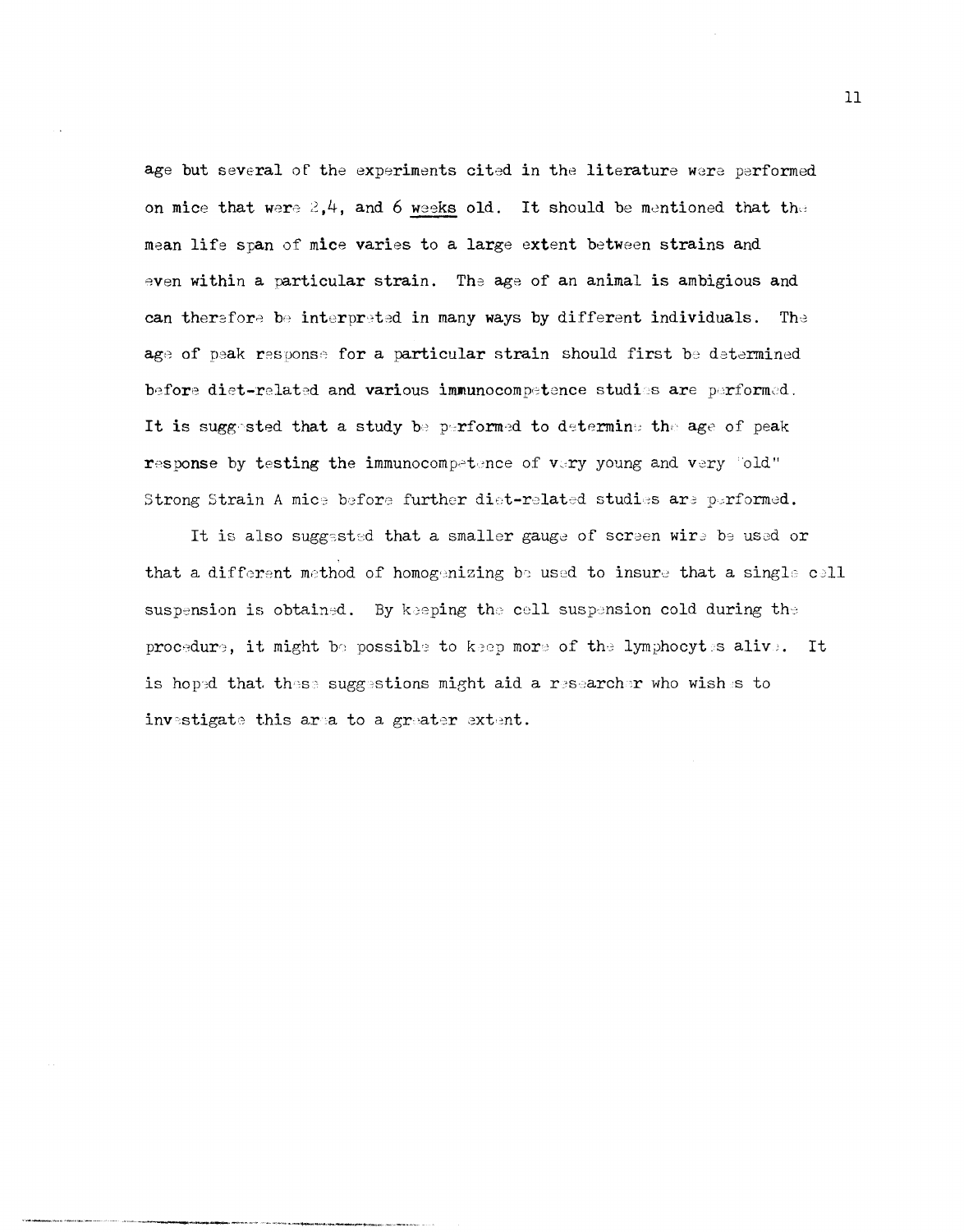#### LITERATURE CITED

- 1. Kay, Marguerite M.B., Basic and Clinical Immunology. Ed. H.H. Fudenberg, D.P. Stites, J.L. Caldwell, and J.V. Wells. 3 rd ed., Lange Medical Publications, New York, p. 327 (1980).
- 2. Mertin, J. and Hughes, D. Specific Inhibitory Action of Polyunsaturated Fatty Acids on Lymphocyte Transformation Induced by PHA and PPD. Int. Arch. Allergy Appl. Immunol., 48:203 (1975).
- 3. Offner H. and Clausen J. Inhibition of Lymphocyte Response to Stimulant Induced by Unsaturated Fatty Acids and Prostaglandins in Multiple Sclerosis. Lancet  $2: 1204 (1974)$ .
- 4. Field, E.J. and Shenton B.K. Inhibition of Lymphocyte Response to Stinulants by Unsaturated Fats and Prostaglandins. Lancet  $2:725$  (1974).
- Tsang, W.M., Weyman C., and Smith A.D. The Effect of Fatty Acids and  $5.$ Albumin on the Transformation of Rodent Spleen Lymphocytes Stimulated by Phytohaemagglutinin, Concavalin A, or bacterial lipopolysaccharide. Biochem. Soc. Trans. 5:1159 (1977).
- 6. Weyman, C., Belin J., Smith A.D. and Thompson R.H.S. Linoleic Acid As An Immunosuppressive Agent Lancet 2:33 (1975).
- 7. Mc Cormick, J.N., Neill, W.A., and Sim A.K., Immunosuppressive Effect of Linoleic Acid. Lancet 2:508 (1977).
- 8. Giovarelli, M., Padula, W., Ugazio, G., Formi, G., and Cavallo, G., Strain and Sex-linked Effects of Dietary Polyunsaturated Fatty Acids on Tumor Growth and Immune Function in Mice. Cancer Res. 40:3745 (1980).
- 9. Offner H. and Clausen J. Inhibition of Lymphocyte Response to Stimulants Induced by Unsaturated Fatty Acids and Prostaglandins. Lancet 2:400 (1974).
- Carroll, K.K. and Khor H.T., Effect of Dietary Fat and Dose Level of 7,12-10. dimethylbenz( )anthracene on Mammary Tumor Incidence in Rats. Cancer Res.  $30:260(1970)$ .
- 11. Gammal, E.B., Carroll, K.K., and Plunkett. E.R., Effects of Dietary Fat on Mammary Carcinogenisis by 7,12-dimethylbenz( )anthracene in Rats Cancer Res. 27:1737 (1967).
- 12. Hopkins, G.J., West C.E. and Hard, G.C., Effect of Dietary Fats on the Incidence of 7,12-dimethylbenz( )anthracene induced tumors in rats. Lipids  $11:328$  (1976).
- 13. Mertin, J., and Hunt R., Influence of Polyunsaturated Fatty Acids on Survival of Skin Allografts and Tumor Incidence in Mice. Proc. Natl. Acad. Sci. U.S.A. 73:928 (1976).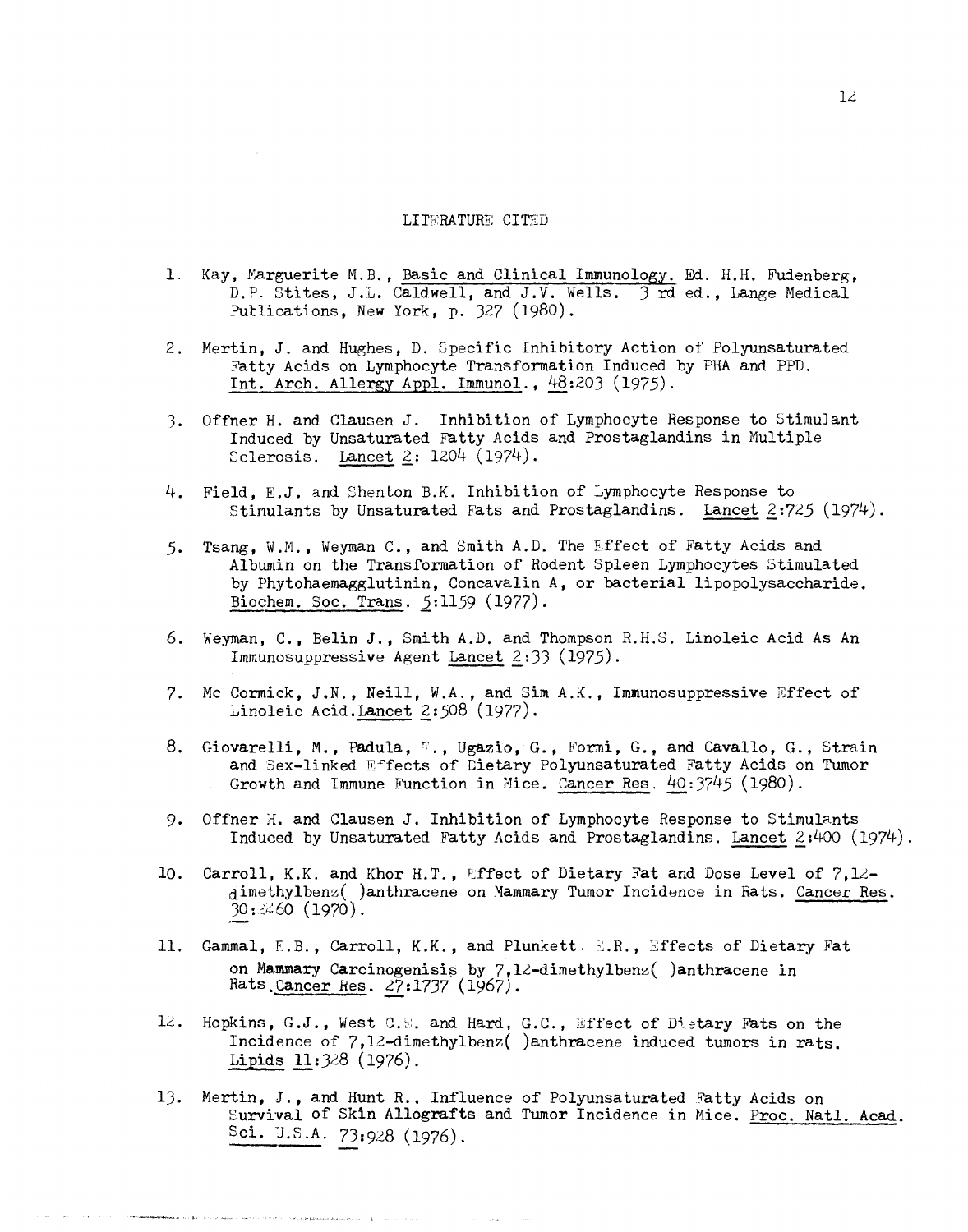- 14. Wagner, D.A., Naylor P.A., Kim, U., Shea. W., Ip, C., and Ip, M., Interaction of 'Dietary Fat and the Thymus in the Induction of Mammary Tumon; by 7,12-dimethylben $z($  )anthracene., Cancer Res.  $42:1266$  (1982).
- 15. Lee, M., and Rosse, C., Depletion of Lymphocyte Subpopulations in Primary and Secondary Lymphoid Organs of Mice by a Transplanted Granulocytosis-Inducing Mammary Carcinoma., Cancer Res. 42: 1255 (1982).
- 16. Burns, C.P., Luttenegger, D.G., and Spector, A.A., Effect of Dietary Fat Saturation on Survival of Mice with L1210 Leukemia. J. Natl. Cancer Inst. 61:513 (1978).
- 17. Hopkins, G.J., and West, C.E., Effect of Dietary Polyunsaturated Fat on the Growth of a Transplantable Adenocarcinoma in C3HA<sup>V</sup>fB mice. J. Natl. Cancer  $Inst., 58:753 (1977).$
- 18. Rao, G.A., and Abraham, S., Reduced Growth Rate of Transplanted Mammary Adenocarcinoma Induced in C3H mice by Dietary Linoleate. J. Natl. Cancer Inst.  $56:431$  (1976).
- 19. Rao, G.A., and Abraham, S., Reduced Growth Rate of Transplantable Mammary Adenocarcinoma in C3H Mice Fed eicosa-5,8,11,14-tetraynoic acid. J. Natl. Cancer Inst. 58: 445 (1977).
- 20. Hopkins, G.J., West, C.E., and Hard, G.C., 2ffect of Dietary Fats on the Incidence of 7,12-dimethyl( )anthracene-Induced Tumors in Rats. Lipids  $11:329(1976)$ .
- 21. Gammal, E.B., Carroll, K.K., and Plunkett, E.R., Effects of Dietary Fat on Mammary Carcinogenesis By  $7,12$ -dimethylbenz( )anthracene in Rats. Cancer Res. 27:1737 (1967).
- 22. Goldstein, A.L., Hooper, J.A., Schulof, R.S., Cohen G.S., Thurman, G.B., McDaniel, M.C., White, A., and Dardenne, M., Thymosin and the Immunopathology of Aging, Fed. Proc. 33.2053 (1974).
- 23. Good, R.A., and Yunis,  $E.J.$ , Association of Autoimmunity, Immunodeficiency, and Aging in Man, Rabbits, and Mice., Fed. Proc.  $33:2040$  (1974).
- 24. Mackay, I.R., Ageing and Immunological Function in Man, Gerontologia  $18:285(1972)$ .
- 25. Cheney, K.E., and Walford, R.L., Immune Function and Dysfunction in Relation to Aging., Life Sci.  $14:2075$  (1974).
- 26. Kay, Marguerite M.B., Effect of Age on T cell Differentiation, Fed. Proc. 37:1241 (1978).
- 27. Mathies, M., Lipps, L., Smith, G.S., and Walford, R.L., Age-Related Decline in Response to Phytohemagglutinin and Pokeweed Mitogen by Spleen Cells from Hamsters and a Long-lived Mouse Strain, J. Gerontol. 28:425 (1973).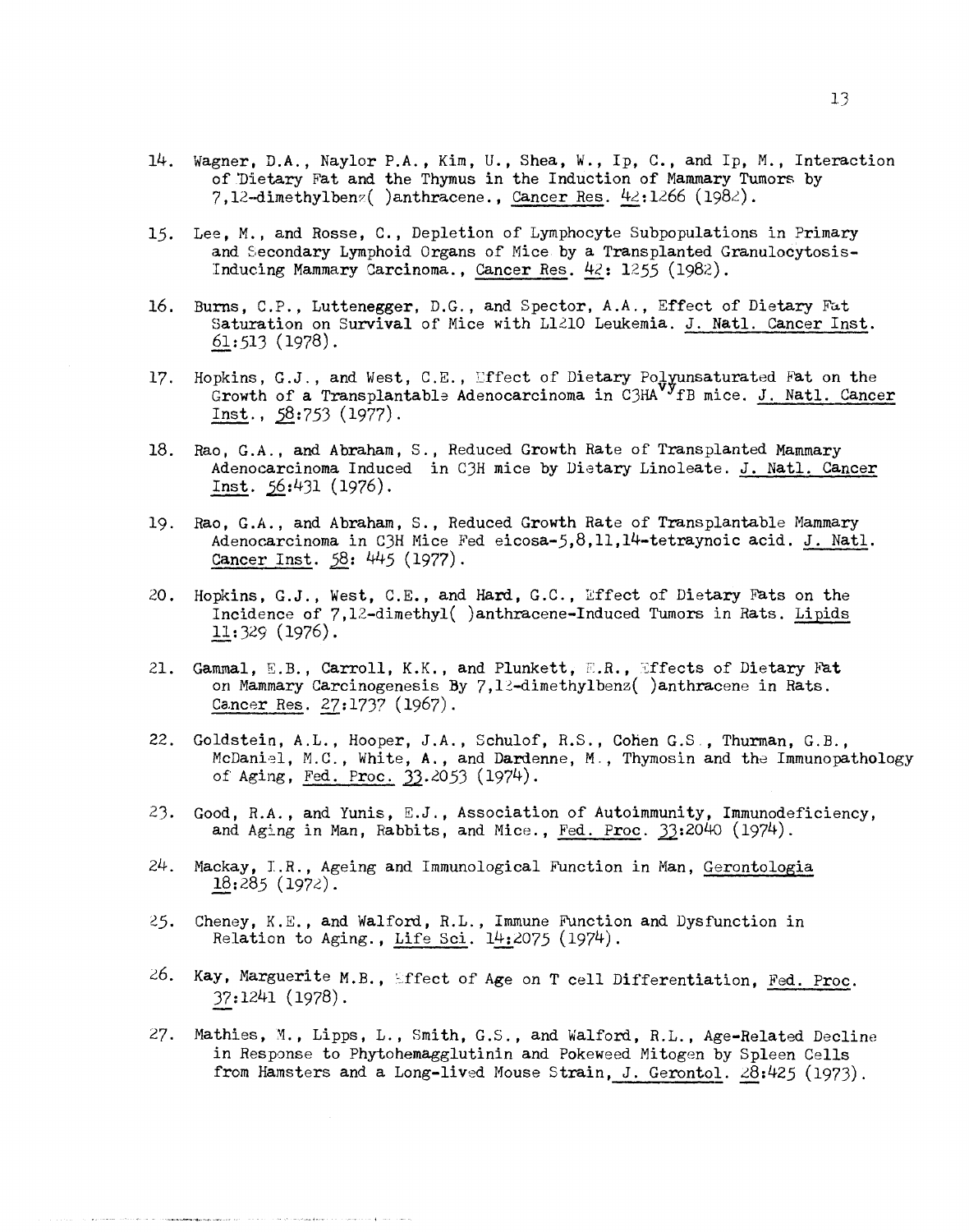- 28. Callard, R.E., and Basten A., Immune Function in Aged Mice IV. Loss of T cell and B cell Function in Thymus-Dependent Antibody Responses., <u>Eur. J. Immunol., 8</u>:552 (1978).
- 29. Goodman, S.A., and Makinodan, T., Effect of Age on Cell-Mediated Immunity in Long-Lived Mice., Clin. Exp. Immunol.,  $19:533$  (1977).
- 30. Krogsrud, R.L. and Perkins E.H. Age-Related Changes in T cell Function, J. Immunol.  $118:1607$  (1977).
- Hardin, J.A., Chuseo, T.M., and Steinberg, A.D., Suppressor Cells in the 31. Graft vs. Host Reaction, J. Immunol. 111:650 (1973).
- Heidrick, M.L., and Makinodan, T., Presence of Impairment of Humoral  $32.$ Immunity in Nonadherent Spleen Cells of Old Mice, J. Immunol. 111:1502 (1973).
- Price, G.B. and Makinodan, T., Immunologic Deficiencies in Senescence. 1. 33. Characterization of Intrinsic Deficiencies. J. Immunol.  $108:403$  (1972).
- $34$ . Price, G.B. and Makinodan T., Immunologic Deficiencies in Senescence. 2. Characterization of Extrinsic Deficiencies. J. Immunol.  $108:413$  (1972).
- Makinodan, T., and Adler W.H., Effects of Aging on the Differentiation and 35. Proliferation Potentials of Cells of the Immune System. Fed. Proc.  $34:153(1975)$ .
- 36. Konen, T.G., Smith G.S.. and Walford R.L., Decline in Mixed Lymphocyte Reactivity of Spleen Cells from Aged Mice of a Long-lived Strain. J. Immunol. 110:1216 (1973).
- 37. Adler, W., Takiguchi, T., and Smith, R.T., Effect of Age upon Primary Alloantigen Recognition By Mouse Spleen Cells. J. Immunol.107:1357 (1971).
- 38. Walford, R.L., Immunologic Theory of Aging: Current Status. Fed. Proc.,  $33:2017(1974)$ .
- $39.$ Walters, C.S. and Claman, H.N., Age-Related Changes in Cell-Mediated Immunity in BALB/c Mice. J. Immunol.,  $115:1438$  (1975).
- Makinodan, T., and Adler W. H., Effect of Aging on the Differentiation 40. and Proliferation Potentials of Cells on the Immune System. Fed. Proc.  $34:153(1975)$ .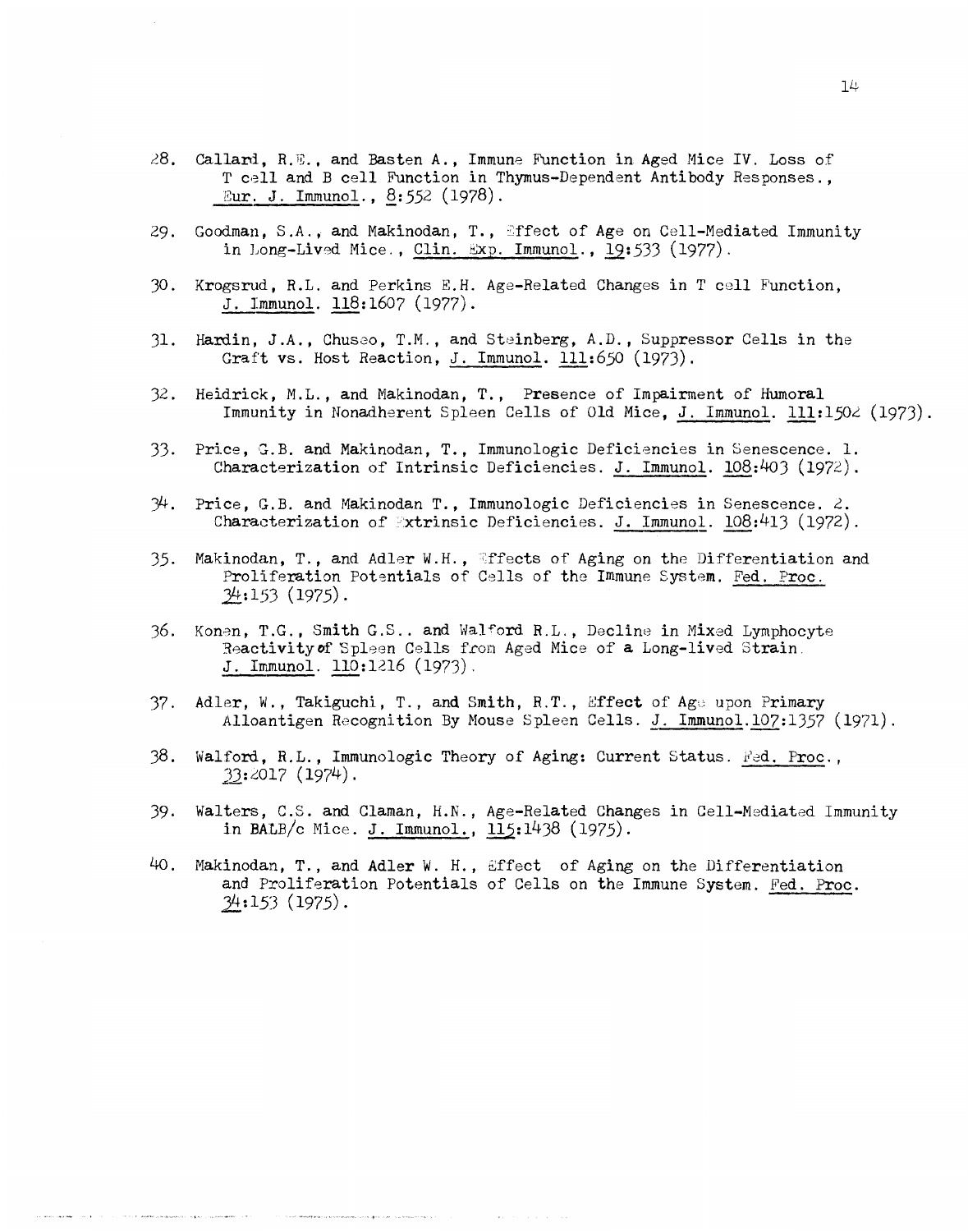APPENDIX

 $\sim 10^{11}$ 

 $\hat{\mathbf{w}}$